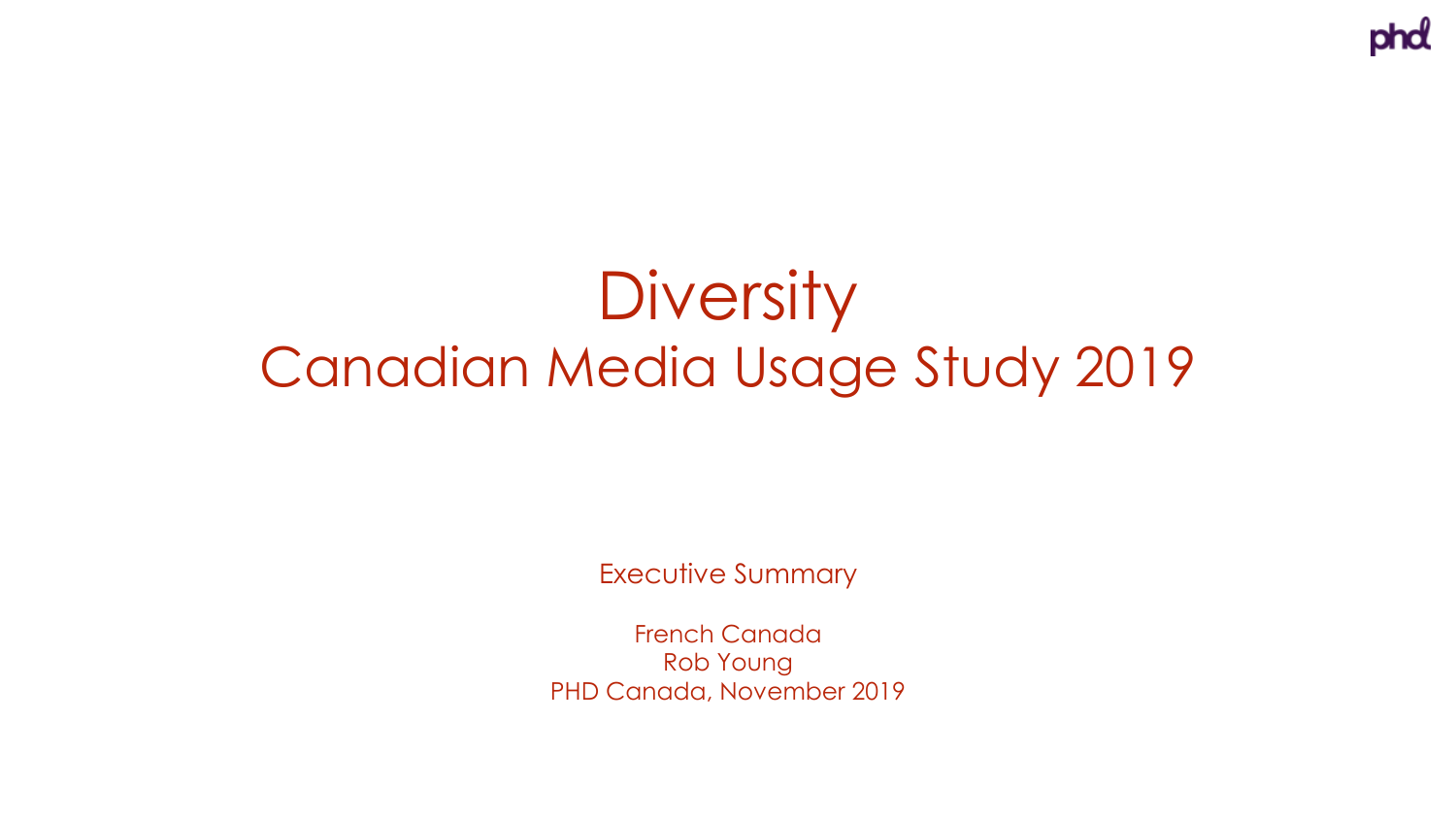#### **WHAT'S CMUST?**

Since its inception in 2004, PHD Canada's Canadian Media Usage Trends Study (CMUST) has been the only Canadian study to examine all major media utilizing multiple research audience currencies of record. PHD Canada has made the 2019 CMUST presentation available to IAB Canada.

The study documents consumers' changing media consumption across all media as digital technologies impact the lives of Canadians.

This year's study updates how new devices and new types of content are triggering ways consumers spend their ever growing time with the Internet. New insights relating to Podcast consumption were introduced in CMUST 2018 and have since been updated.

New to CMUST 2019 is the creation of Canada's "diversity blueprint" and an examination of how the racial minority segment of Canada's population consumes media.

DIVERSITY **DEVICES** MEDIA AUDIO VIDEO UNEARTHED **MONEY** IMPLICATIONS



#### **MEDIA STORIES**

The big media story in 2019 was the "Raptors Story". It was a TV story, a social media story, a communal viewing story, and a pedestrian activation story. More importantly, it was a story that triggered a nationwide conversation about diversity. This story, and thousands of others are told by the media in order to attract consumer attention. Reach is the term we use to define individuals captured in the telling of the story. And time (minutes per capita) is the unit we, in the media business, use to measure how well media stories hold people's attention. The two measures move in lockstep. Stories that produce bigger reach, produce bigger time counts.

This year's CMUST presentation begins by quantifying Canadian's interest in the run up to the Raptors June 13<sup>th</sup> 2019 NBA Championship victory. Thanks to Bell Mobile Monitor data, we determined that Raptor fan "diversity" that was being observed by media commentators, was not, in fact, Raptors diversity but rather, Toronto diversity on display.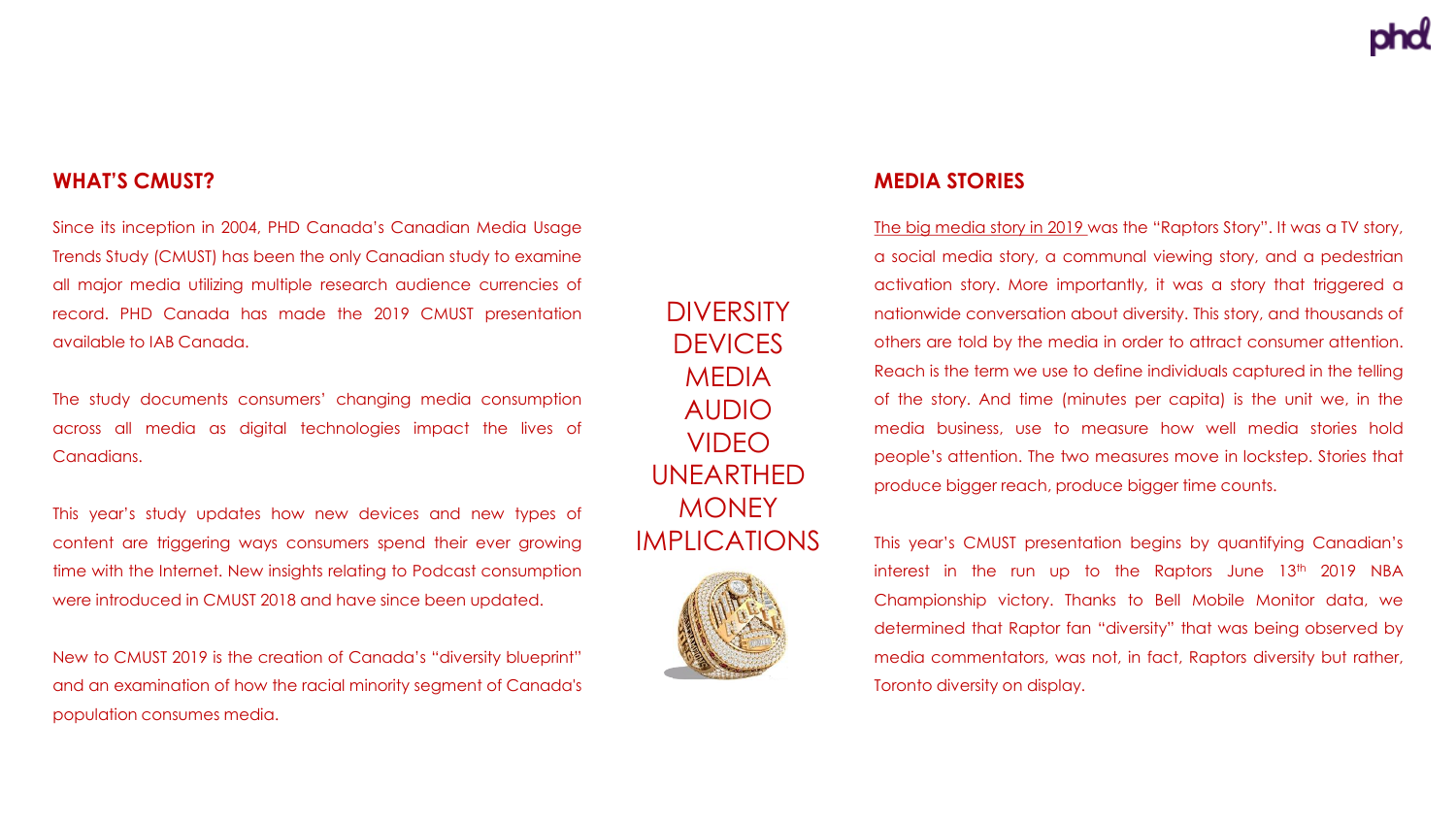#### **DIVERSITY**

This is what diversity looks like in Canada (Stats Canada, 2016 Census). Those born outside Canada, the 1st Generation, the established and recent immigrants represent about a quarter of the country's population. Only 7% of the population are not citizens. And only 2% of the population don't know the two official languages.

| <b>TOTAL CANADIAN POPULATION (000)</b><br>34,460                                                                    |                                                        |                                            |                                                                  |                                                                                                                                                            |  |  |  |  |  |
|---------------------------------------------------------------------------------------------------------------------|--------------------------------------------------------|--------------------------------------------|------------------------------------------------------------------|------------------------------------------------------------------------------------------------------------------------------------------------------------|--|--|--|--|--|
|                                                                                                                     | <b>Born in Canada</b><br>26.241<br>76%                 | <b>Born Outside Canada</b><br>8.220<br>24% |                                                                  |                                                                                                                                                            |  |  |  |  |  |
| Aboriginal<br>1,674<br>5%                                                                                           | 3rd Generation +<br>18,466<br>54%                      |                                            | 2 <sup>nd</sup> Generation<br>6,101<br>18%                       | 1 <sup>st</sup> Generation<br>8,220<br>24%                                                                                                                 |  |  |  |  |  |
|                                                                                                                     | Non-Immigrant<br>26,413<br>77%                         |                                            |                                                                  | Recent<br><b>Immigrant</b><br><b>Established Immigrant</b><br>1,212<br>< 2010<br>4%<br>6.329<br>Non-Perm.<br>${\bf Resident} \atop {\bf 507}$<br>18%<br>2% |  |  |  |  |  |
| <b>Dual Citizens</b><br><b>Canadian Citizen</b><br><b>Non</b><br>$30,592$ +<br>2,426<br>1,442<br>7%<br>86%<br>$4\%$ |                                                        |                                            |                                                                  |                                                                                                                                                            |  |  |  |  |  |
|                                                                                                                     | <b>English Only</b><br>Language Known<br>16,794<br>49% | E/F only<br>Language Known<br>4,627<br>13% | French only E/F + Non-Official<br>Language Known<br>3,670<br>11% | <b>Non-Official Only</b><br>Language Known + Language Known<br>8,807<br>562<br>26%<br>$2\%$                                                                |  |  |  |  |  |
|                                                                                                                     |                                                        |                                            |                                                                  |                                                                                                                                                            |  |  |  |  |  |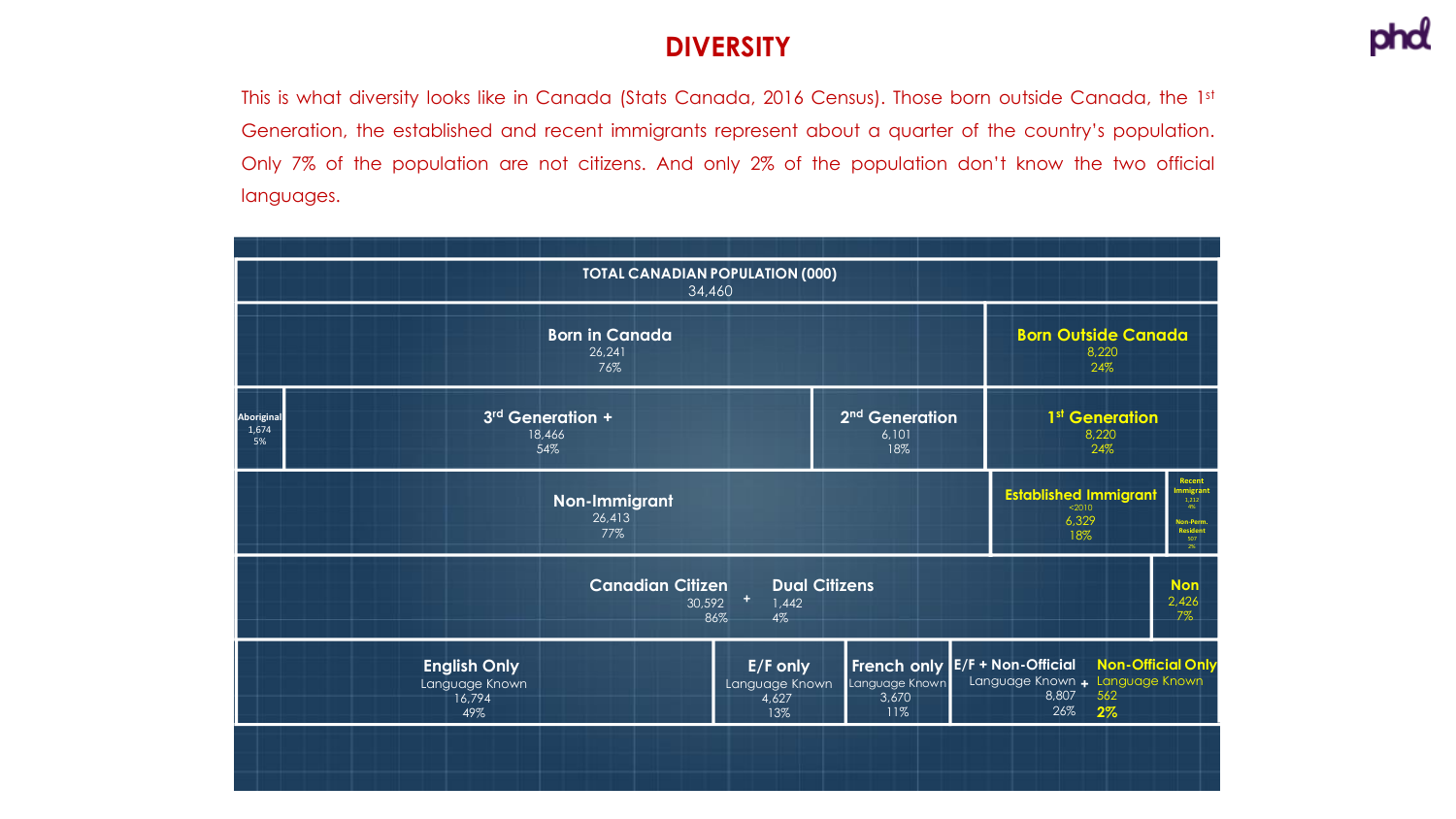#### **RACIAL MINORITIES**

Stats Canada uses the term "visible minority" to describe the non-white segment of Canada's population. Sociologists prefer the term "racial minority. This segment represents 22% of the population but the compositions climb to an astounding 51% and 49% in Toronto and Vancouver respectively. Montreal's racial minority composition is similar to the country as a whole.

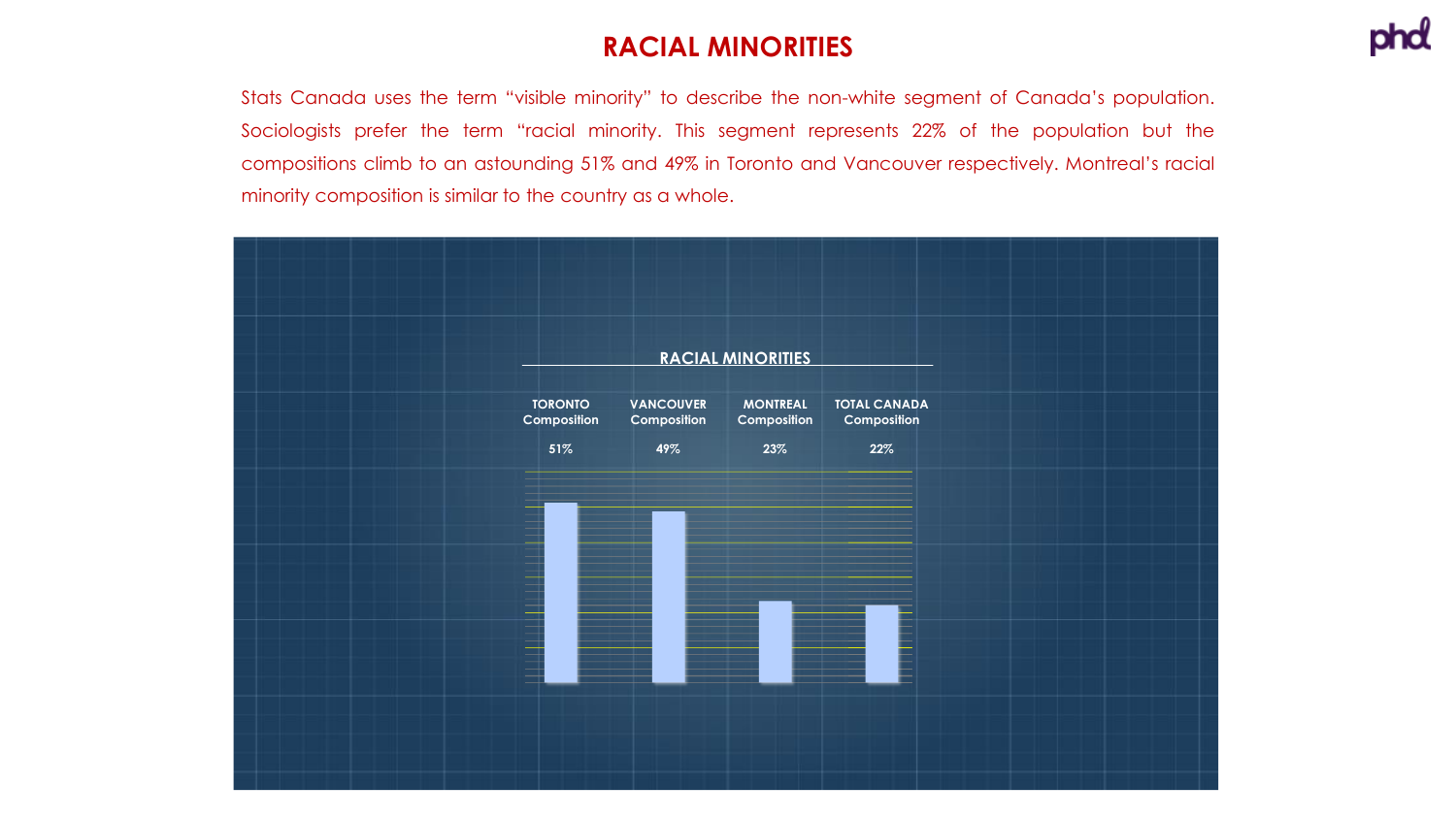# **HYPER-DIVERSITY**

These are the top 8 countries of birth that make up the racial minority segment in Canada and in the top three markets in Canada. Yes… Canada is diverse but it is also "hyper" diverse. This is a term used to describe diversity in the form of migrants who have arrived from a wide array of different countries. Canada is the second most "hyper diverse" major country in the world.

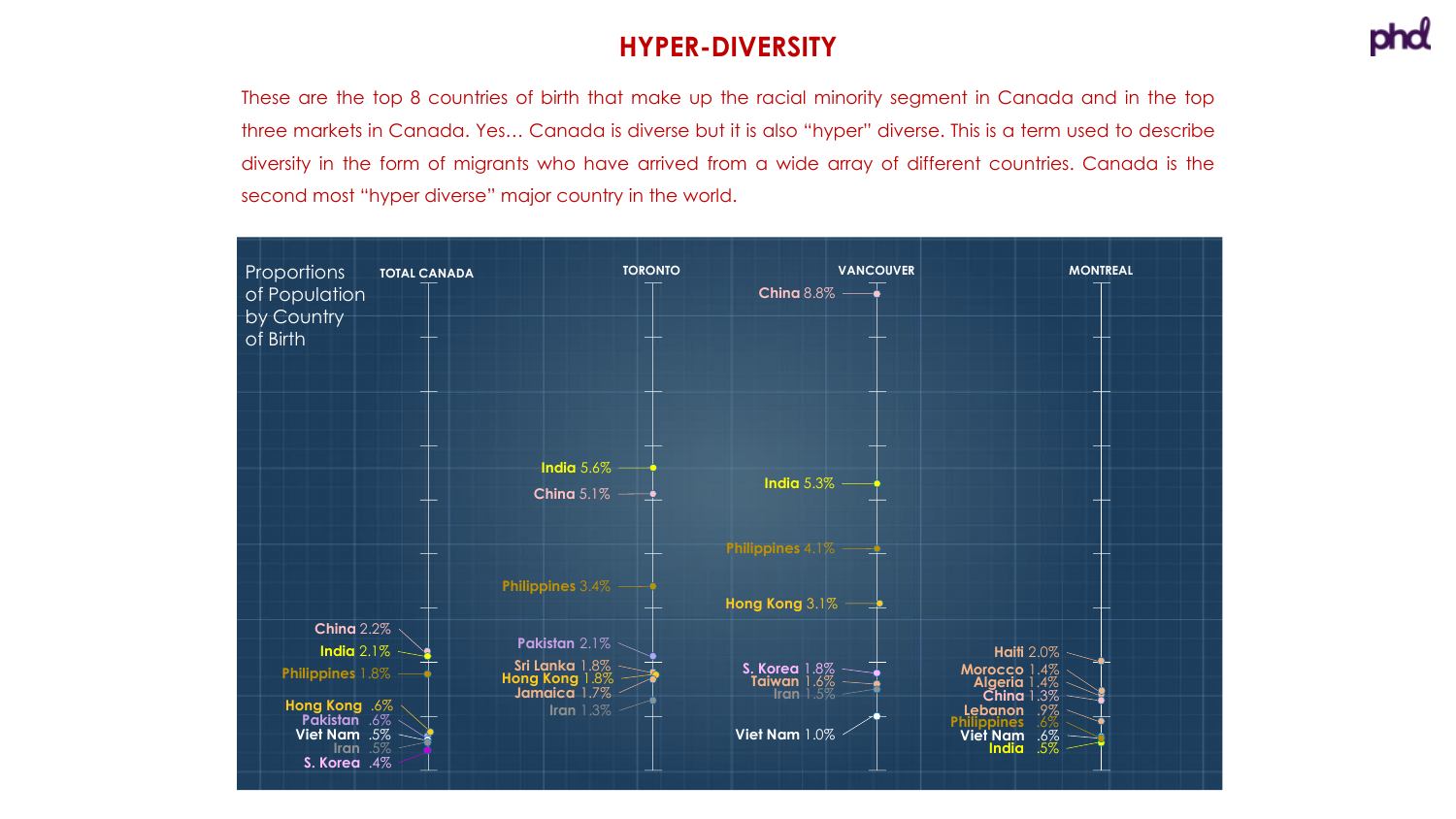# **RACIAL MINORITY MEDIA HABITS**



These "index circles" below graphically depict the media propensities exhibited by the racial minority segment relative to French adults in Canada. A 100 index means a match to normalcy. The racial minority, with some exceptions, closely mirrors overall French adult media consumption patterns. The chart lower right estimates the proportion of ad expenditures captured by "ethnic" media vehicles - \$279,000,000 in 2018.

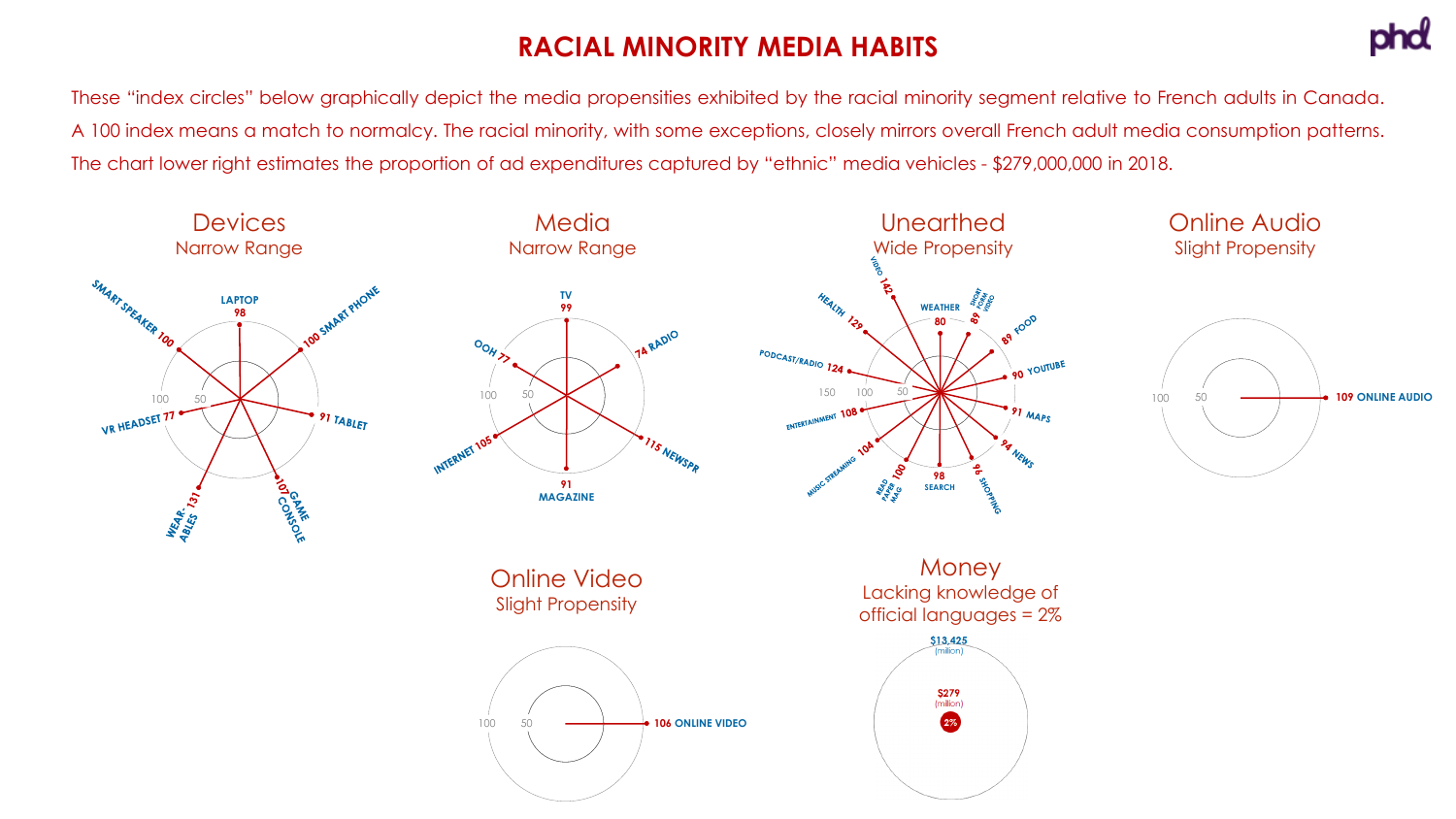#### **DEVICES**



The chart below tracks device penetration over the last 6 years and provides an age skew dimension with the addition of French adults 18-34 data, far right of the chart below. Penetration numbers in **black**, designate Total Canada penetration levels. Device technology adoption rates are lower in French Canada than in Total Canada. The devices that have the greatest growth trajectory are **Smart TVs and Smart Speakers**.



Internet Accessing Device Usage, amongst French Adults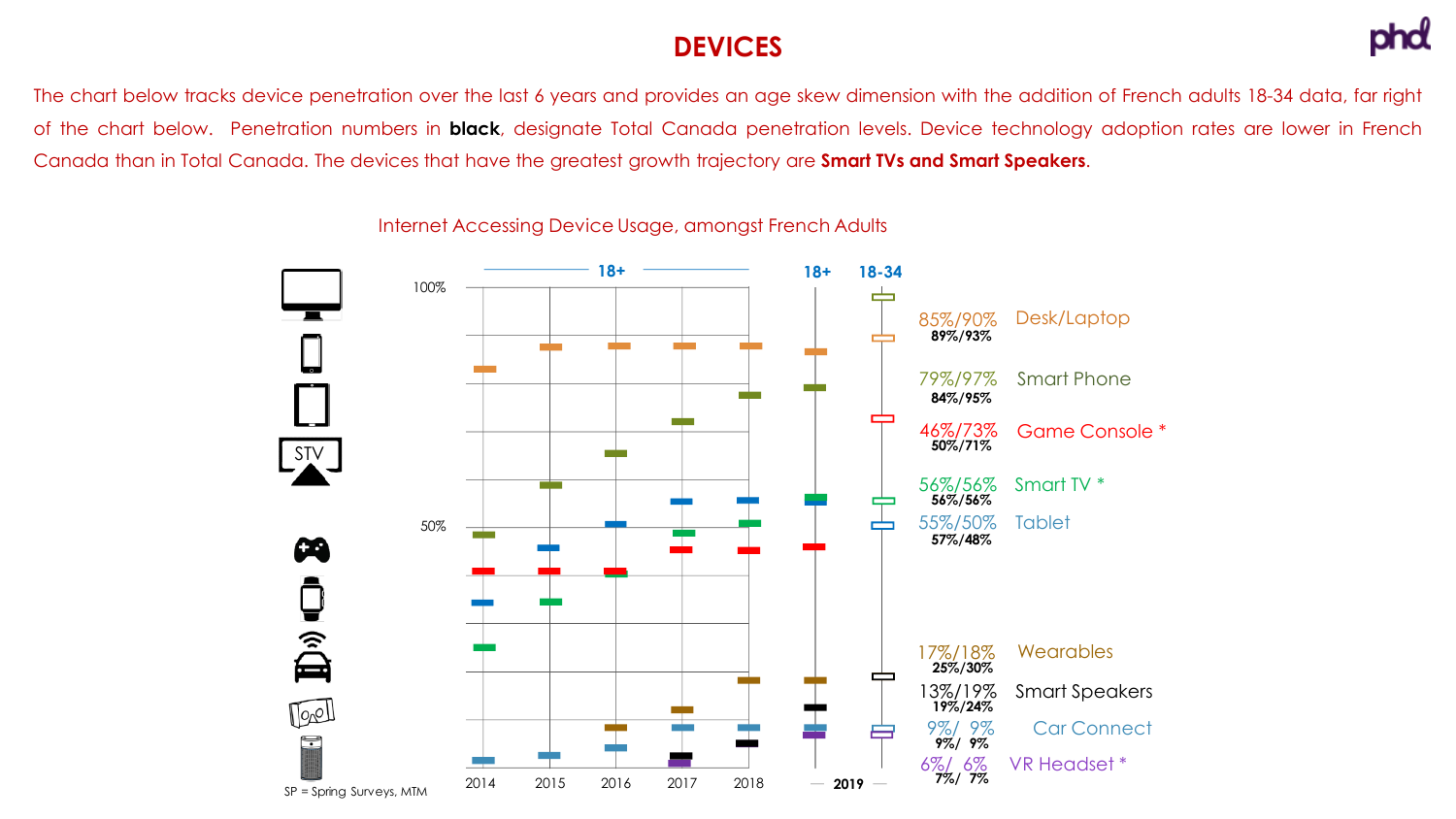#### **MEDIA**

Four age breaks are plotted on the chart below relative to the medium's French adult 18+ reach/time position. Legacy media reach and time spent levels decline as the age breaks get younger; an age profile that has existed for at least two decades now. The Internet has a youth skew; younger age groups in French Canada, are heavy users of Internet content.

![](_page_7_Figure_3.jpeg)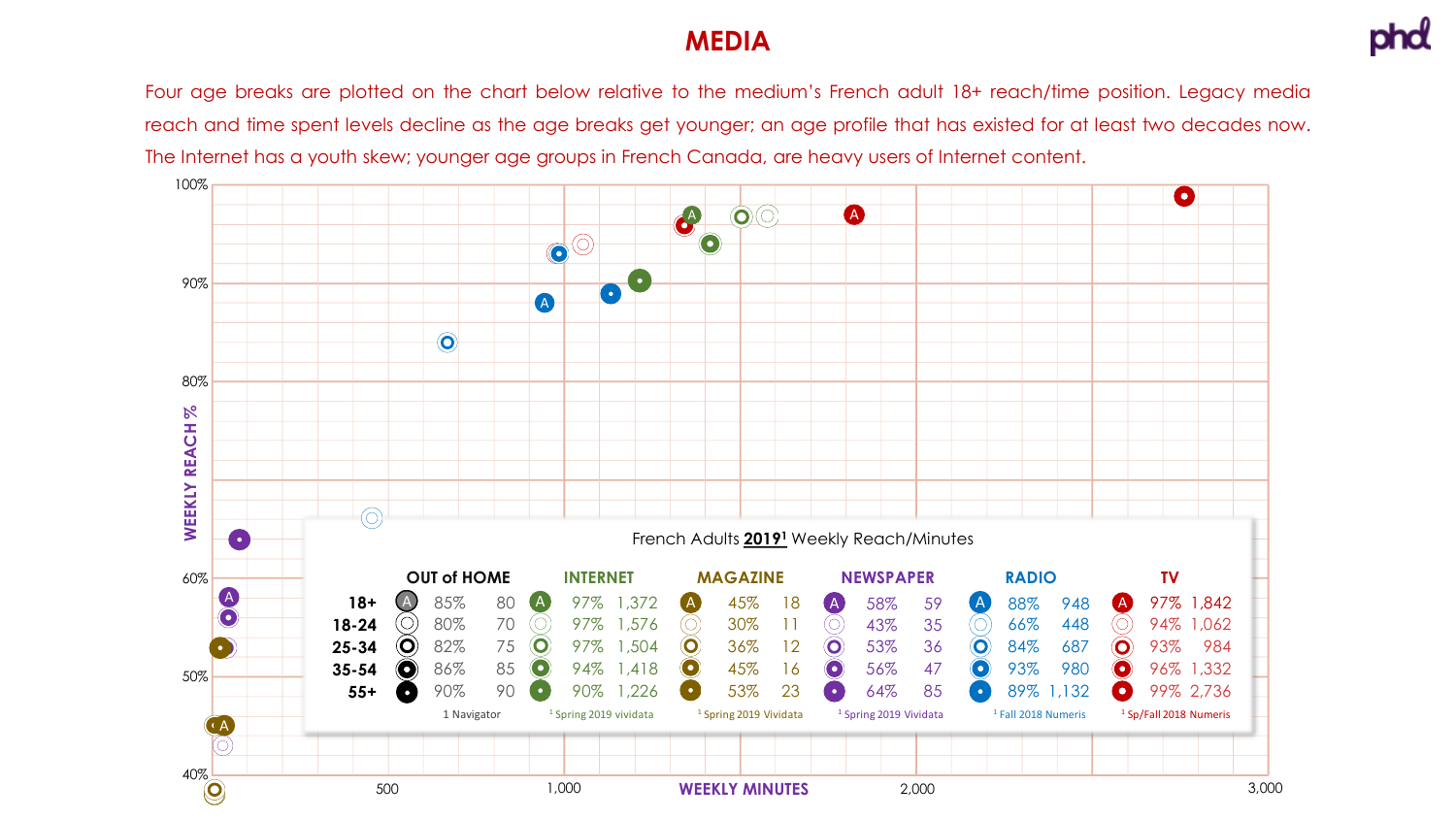#### **MEDIA**

Total Canada adults 18+ reach/time is plotted on the grid below, relative to French Canadian media consumption behavior. With the exception of Magazine reading, French Canadian adults are heavier users of legacy media then total adults generally in Canada. Both groups share similar Internet consumption habits.

![](_page_8_Figure_3.jpeg)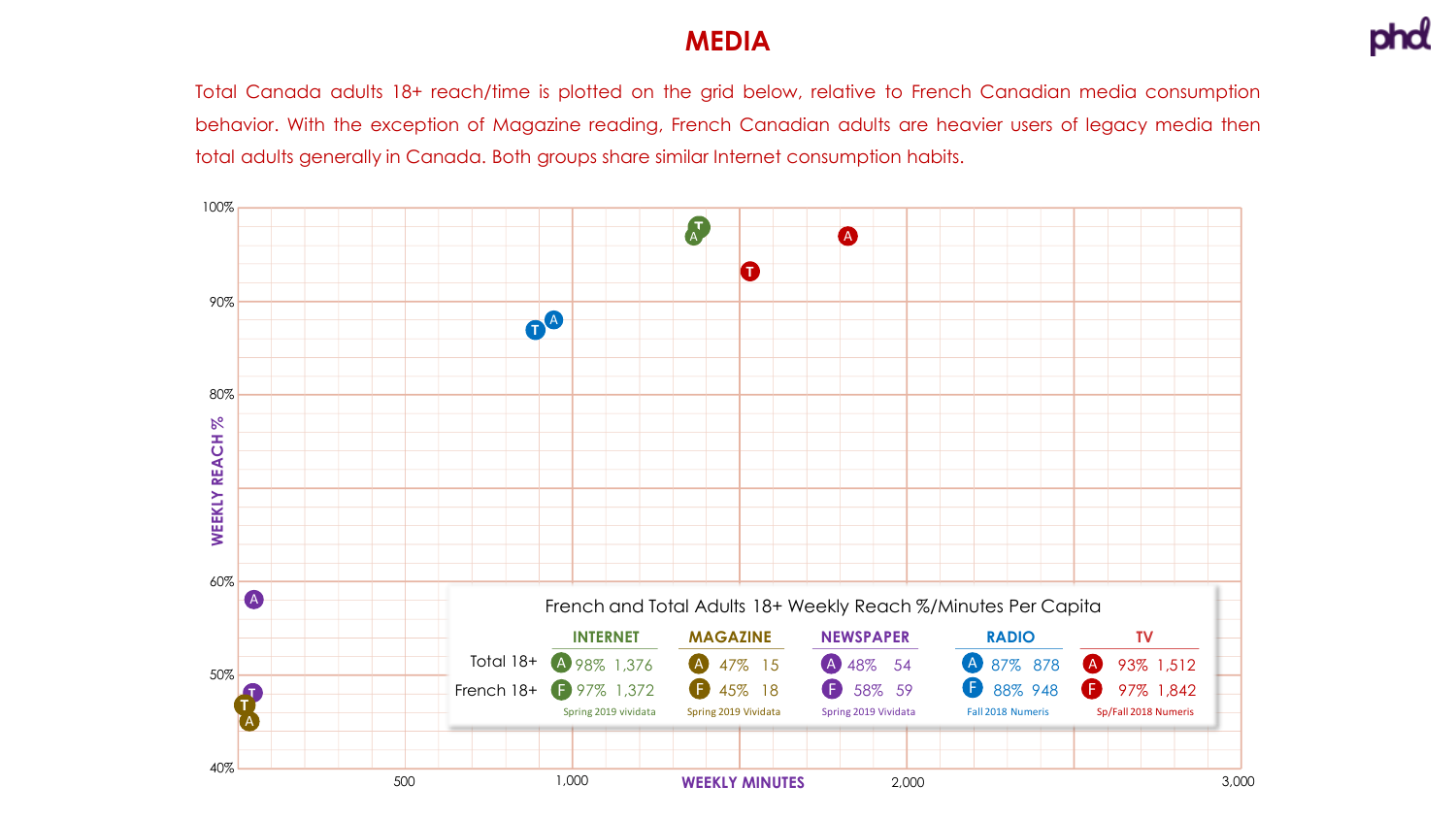#### **AUDIO**

Online Audio is comprised of Music Streaming (paid and subscription), Podcasts and Online versions of legacy radio broadcasters (which we call Cobranded Audio). It continues to be difficult to measure these platforms and so the chart below reflects PHD Canada estimates of online audio weekly reach and minutes based upon MTM and Vividata sourced data. Last year online audio hit the 50% weekly reach mark and this has since grown to 68% of French Adults 18+, highlighting the main message for online Audio in 2019 – accelerated growth. This is a media category ripe for marketer utilization. The second, 2019, edition of "The Canadian Podcast Listener", the source of the Podcast reach and time data below, helps to shed light on the fledgling podcasting audio media category.

![](_page_9_Figure_3.jpeg)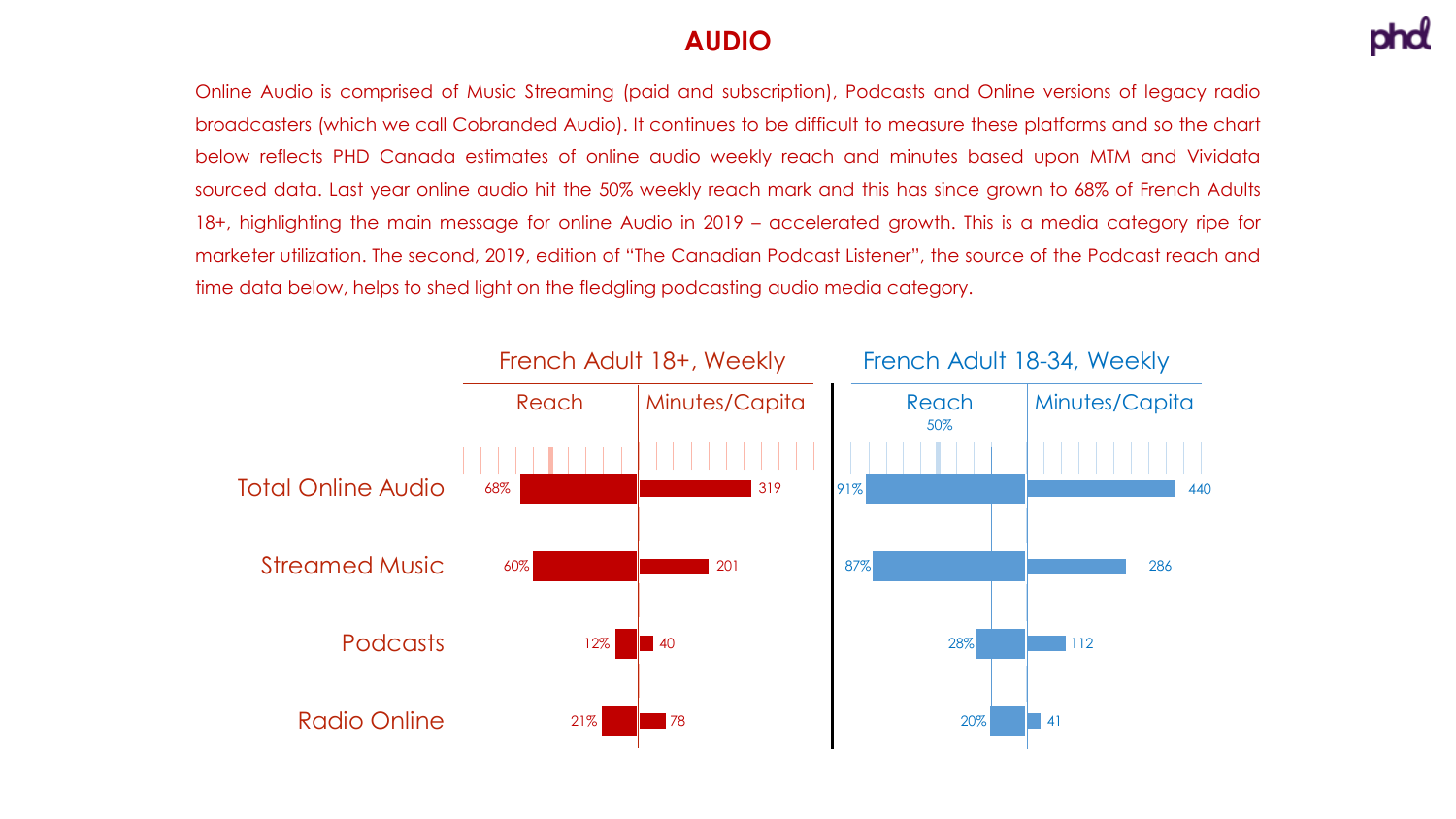#### **VIDEO**

Online Video is made up of Pureplay (like Netflix, Amazon Prime, YouTube Movies) and Cobranded Video (broadcaster online video) sub-channels. Estimates of weekly reach and minutes per capita for each of these channels are displayed below. Some degree of estimation is required to fill in the Online Video data gaps. Pureplay represents a significant portion of the total Video minutes per week spent by French adults. Online Video is big - big reach - big time counts and CoBranded reach and time levels appear to be growing quickly and this represents and important development for Canada's legacy broadcast industry. Online Video reach and time levels are lower in French Canada than in Total Canada – a function of less Video content available for the French consuming public.

![](_page_10_Figure_3.jpeg)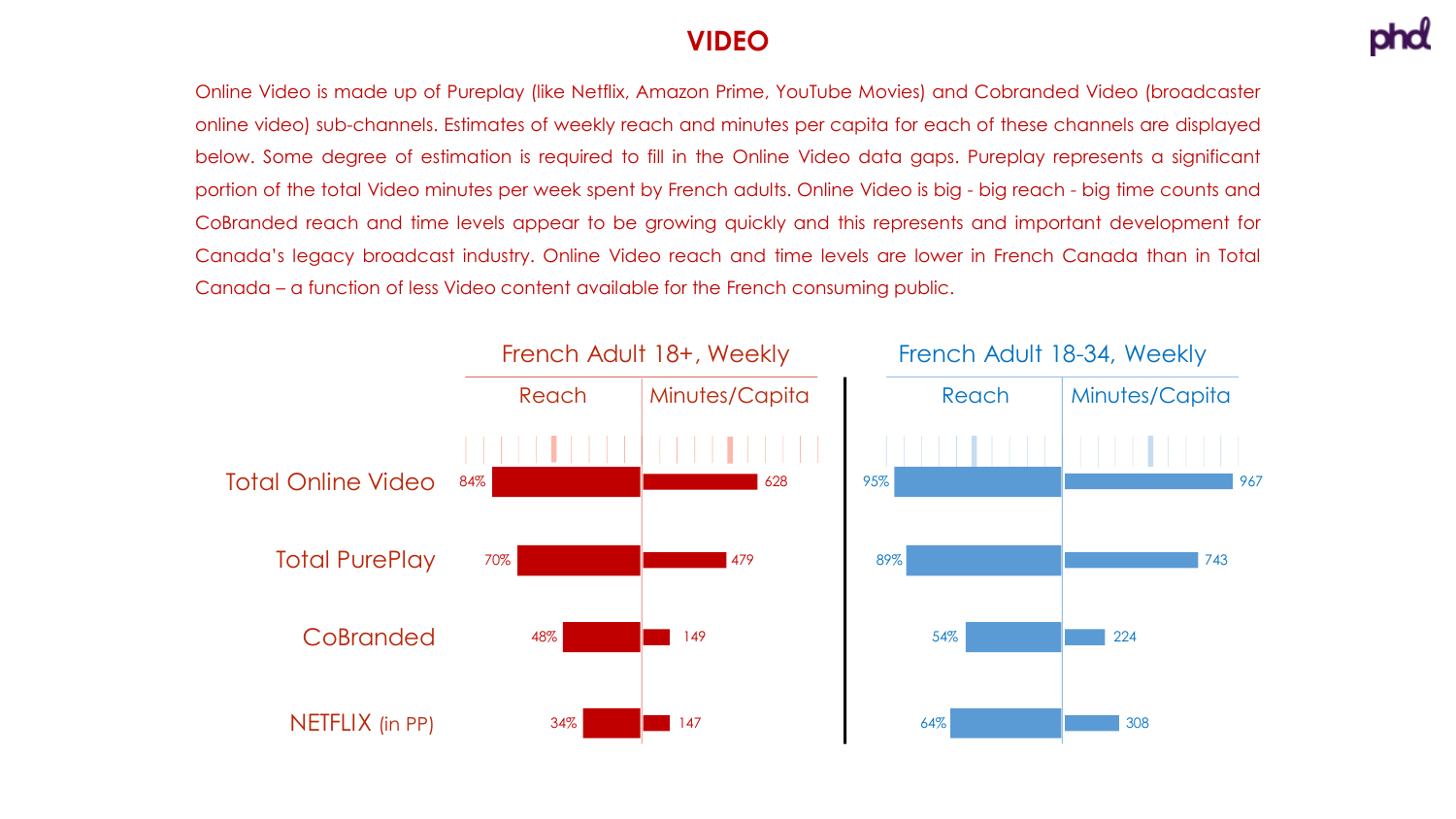### **ONLINE AUDIO/VIDEO**

The Online Audio and Video French Adults 18+ reach/time platforms are plotted here relative to the mainstream media and you can see that they sit squarely on the reach/time curve.

![](_page_11_Figure_3.jpeg)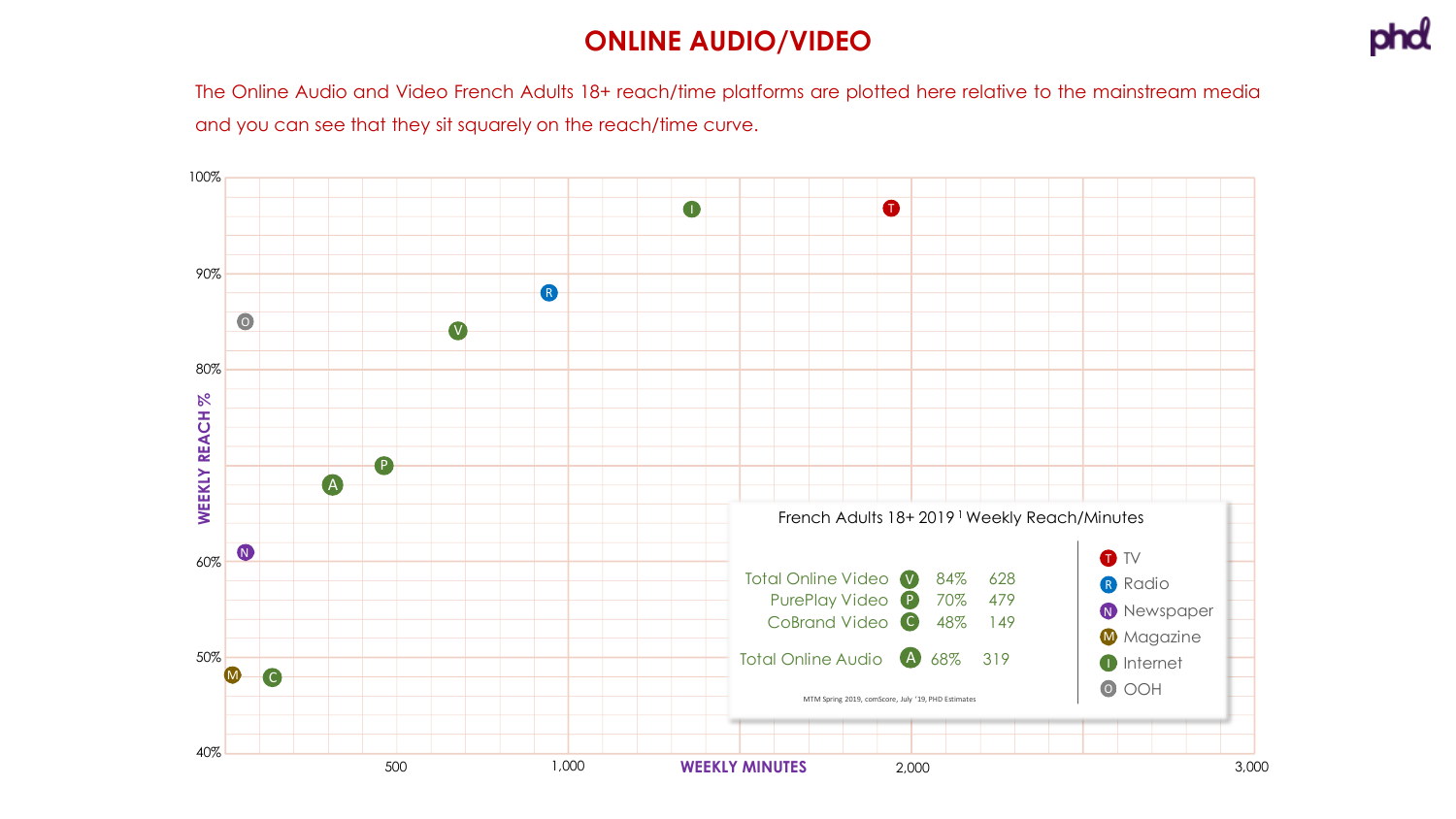#### **UNEARTHED INTERNET**

![](_page_12_Picture_1.jpeg)

The Internet is bigger than we think because large swaths of Internet time are either not measured or under reported by respondents. Consumer time spent with mobile video is generally recognized to be undermeasured as is time spent accessing the Internet via Smart TV sets, Wearables, Connected Cars, IOT, Smart Speakers, and game consoles. When these additional, estimated time spent counts are added to the found survey minutes per capita time jumps from 1,3762 to 1,993 minutes per capita for French adults 18+ - a 45% increase (chart lower left). The chart to the lower right breaks down the total unearth minutes of Internet time in French Canada by device and content type. Note the magnitude of time spent with mobile devices and video content.

![](_page_12_Figure_3.jpeg)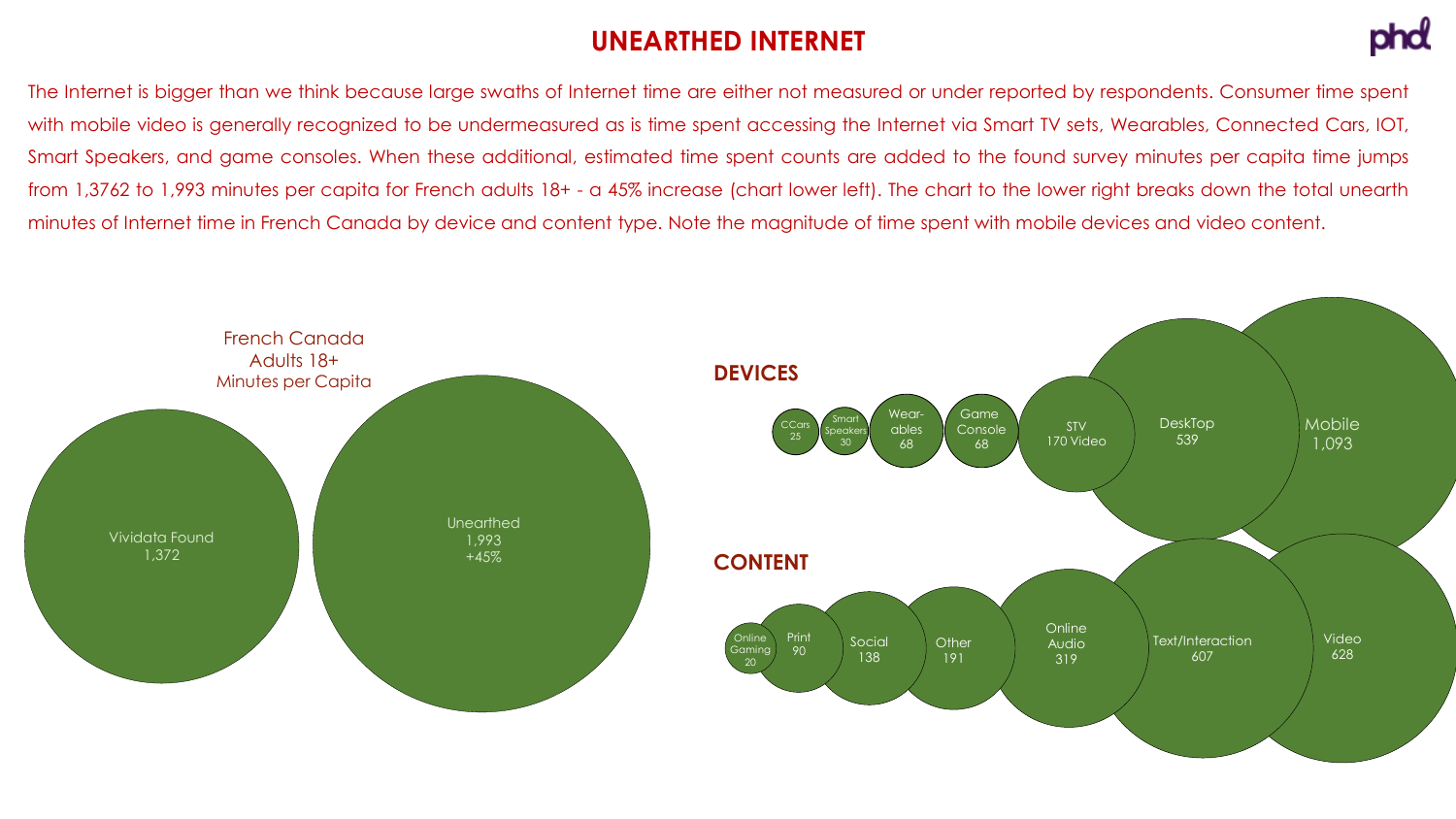The Unearthed Internet estimates for French Canada are plotted on the reach/time chart below and compared to the positions of the legacy media. This estimate of full Internet consumption now stands slightly to the right (a bit more time spent) of the TV medium. The Internet medium in French Canada now vies for the medium with the largest share of the Canadian consumer's total media time spent counts.

![](_page_13_Figure_2.jpeg)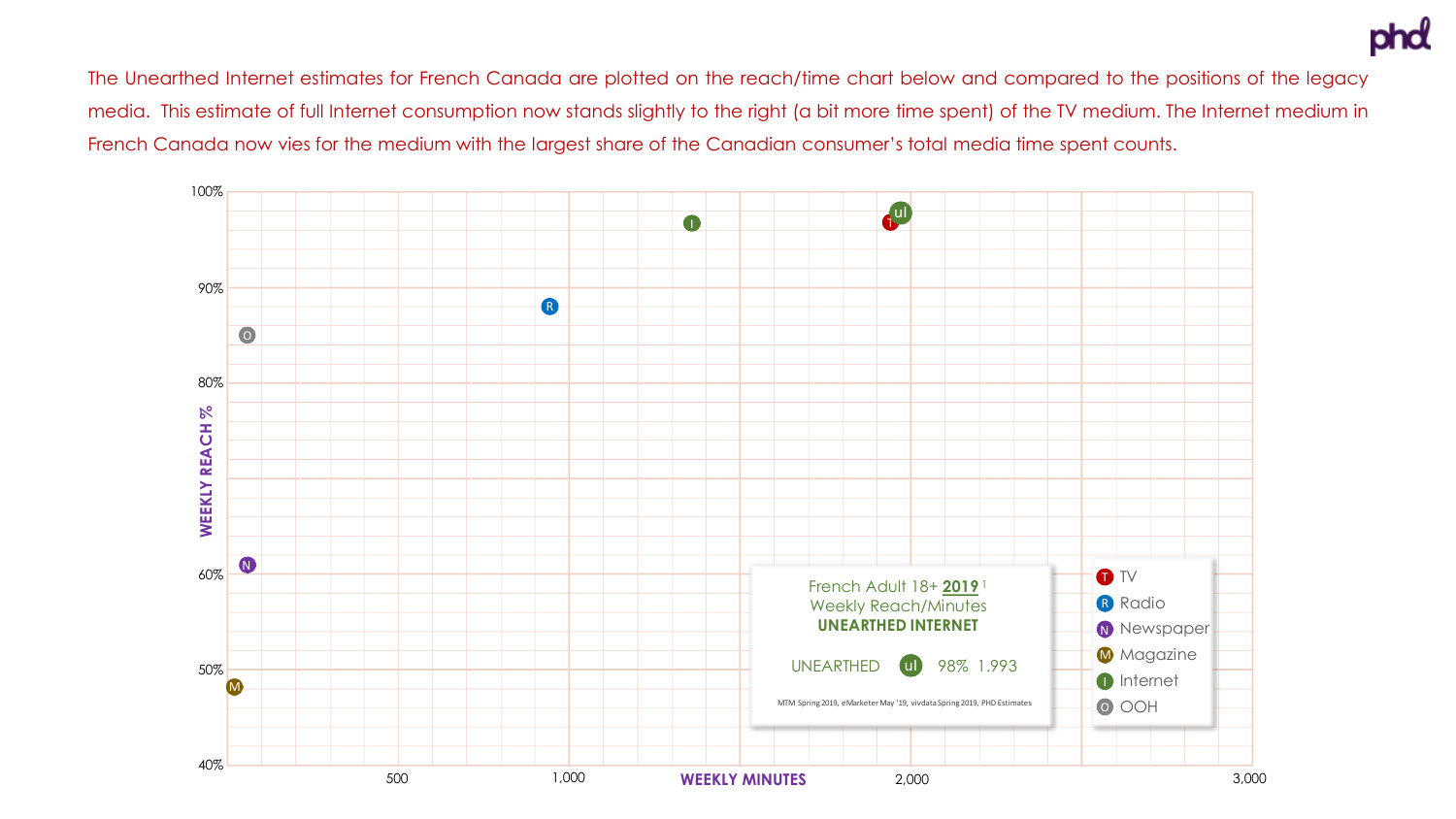#### **MONEY**

The share of the ad revenue captured by the Internet was 57% in 2018 (most recent data). Internet's share of media time was 46% (2019). The Internet's share of spend has exceeded the share of consumer time captured by the Internet for three years in a row. Shares of total ad revenue and time captured by mobile internet, 36% and 21% respectively, is evidence of Mobile's revenue overdevelopment. But the ad revenue fortunes of Online Video remain behind the shares of time consumers spend with Video. Video share of revenue is 14% compared to its share of time of 16%. Online Video's share of revenue is approaching its share of time in spite of the fact that significant proportions of online video are unmonetizable (OTTs like Netflix).

| Ad Revenue \$13,300<br>(Millions) |  |  |  | Minutes 4,526<br>(Per Capita Weekly Adults 18+ Internet UE) |  |                       |  |  |  |  |  |  |  |                               |                   |  |  |
|-----------------------------------|--|--|--|-------------------------------------------------------------|--|-----------------------|--|--|--|--|--|--|--|-------------------------------|-------------------|--|--|
|                                   |  |  |  |                                                             |  |                       |  |  |  |  |  |  |  |                               |                   |  |  |
|                                   |  |  |  | <b>Internet Revenue \$7,592</b>                             |  |                       |  |  |  |  |  |  |  |                               |                   |  |  |
|                                   |  |  |  |                                                             |  |                       |  |  |  |  |  |  |  | <b>Internet Minutes 2,067</b> |                   |  |  |
|                                   |  |  |  | <b>Mobile Revenue \$4,792</b>                               |  |                       |  |  |  |  |  |  |  |                               |                   |  |  |
|                                   |  |  |  |                                                             |  |                       |  |  |  |  |  |  |  | <b>Mobile Minutes 944</b>     |                   |  |  |
|                                   |  |  |  |                                                             |  |                       |  |  |  |  |  |  |  |                               | Video Minutes 735 |  |  |
|                                   |  |  |  |                                                             |  | Video Revenue \$1,822 |  |  |  |  |  |  |  |                               |                   |  |  |
|                                   |  |  |  |                                                             |  |                       |  |  |  |  |  |  |  |                               |                   |  |  |
|                                   |  |  |  |                                                             |  |                       |  |  |  |  |  |  |  |                               |                   |  |  |
|                                   |  |  |  |                                                             |  |                       |  |  |  |  |  |  |  |                               |                   |  |  |

Total excludes OOH/Com Newspaper. Revenue from 2018 Ad Revenue Summary est'd PHD Canada, MpC from 2019 CMUST, Total Canada using Internet Unearthed.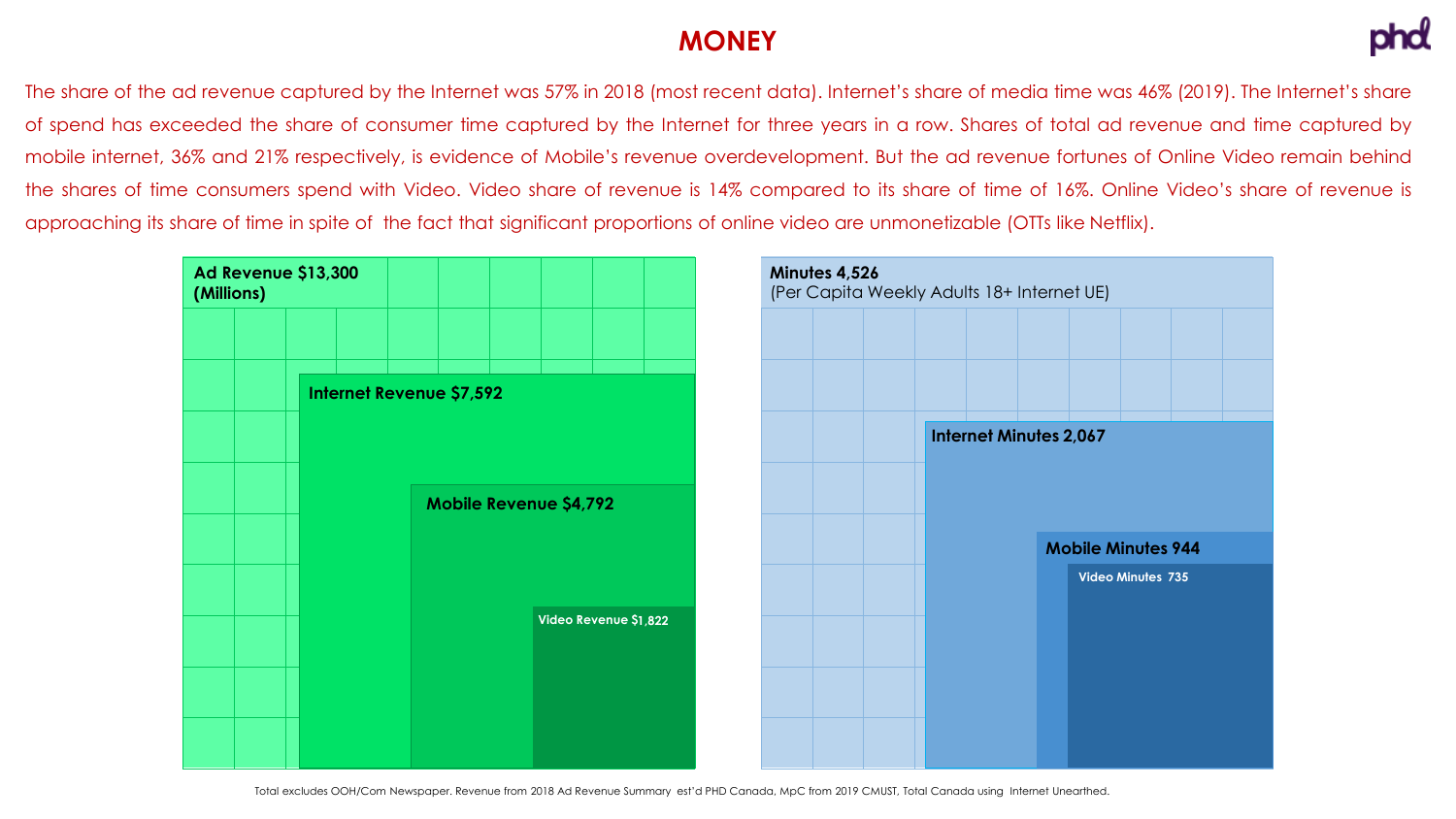# **5 IMPLICATIONS**

### **1**

#### **Immerse in Diverse**

Canada is one of the worlds most "hyper-diverse" countries in the world; a term referring to the wide array of different home country sources of immigration. This is a large, growing, complex, fragmented and important consumer segment calling for the attention of marketers. The book "Migration Nation" (Environics Research Group, Brown and Cheng) provides important recommendations to help guide today's marketers who wish to immerse in the diverse. Here are three form a list of several "nuggets" in the book.

> **Ethnic/Mainstream no longer. Today think Cultural Cross-Pollination.**

**Match the offer to the target's Settlement Stage.**

**In-language. Use it to build Appreciation and Comprehension.**

#### **2**

# **New audio marketing frontier is unfolding.**

The list below represents evidence of the emergence and accelerating growth of consumer interest in Online Audio platforms. For decades now, marketers have focused their creative and marketing efforts on digital and video media but the time has come to revisit and rebuild expertise in the field of audio marketing communication. These new online platforms and technology, coupled with legacy Radio, produce formidable reach and time spent levels and open new opportunities for audio-based brand building.

> **Streamed Music Podcasting Radio Online Audio books Ear Pods Smart Speakers**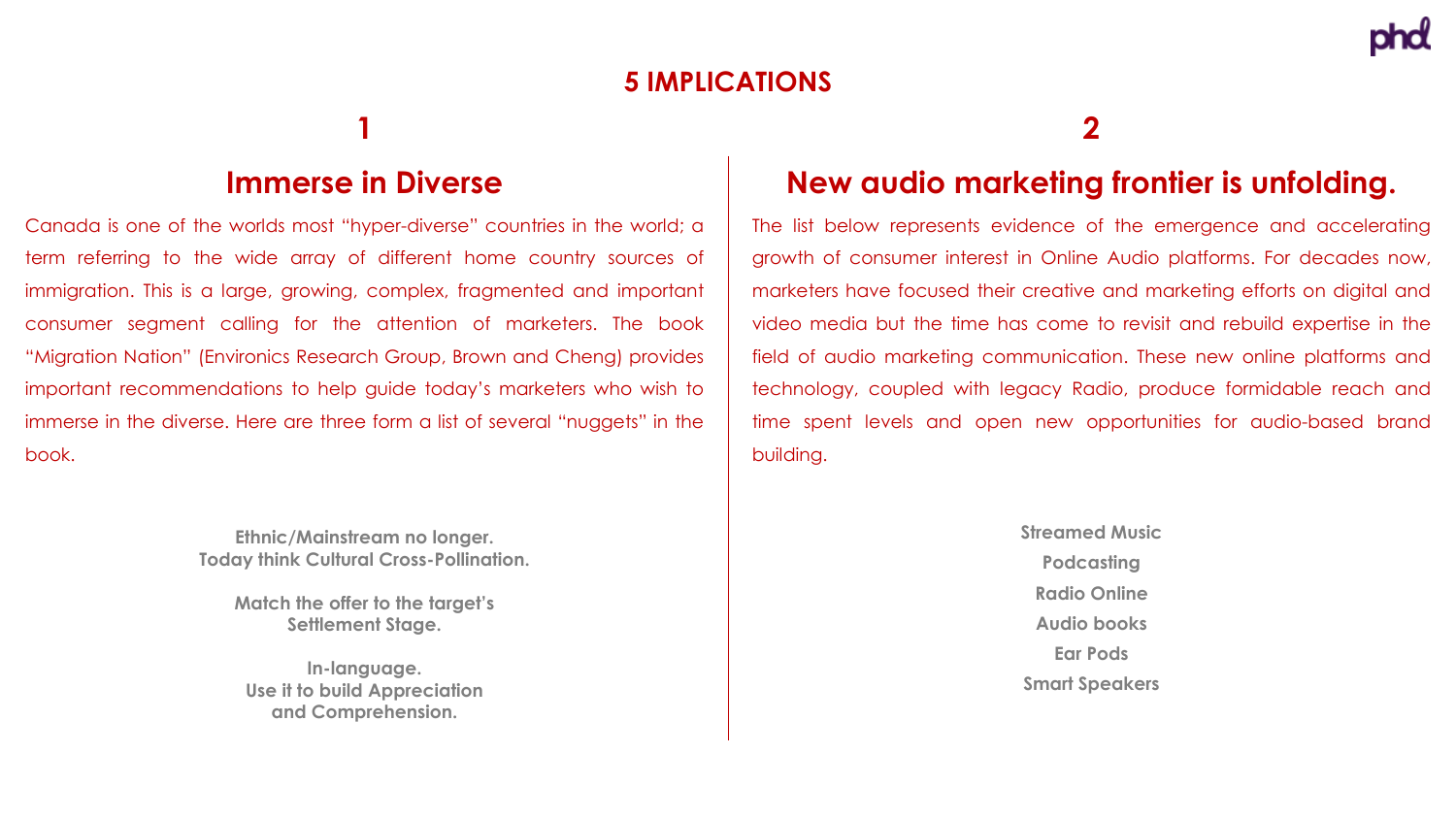#### **3**

#### **Three measurement battles being waged.**

The shape of media measurement, the basis of media planning, buying and selling, will be driven by the outcomes of the three measurement battles being waged in Canada today. Census vs Panel battle lines are roughly drawn between Legacy and Internet media measurement, with Comscore being the digital panel exception to the census rule. Legacy media also tend to measure content (TV programs for example) as opposed to the digital commercial/ad impression metric employed by the digital side of our media business. A third battle line has been drawn between proprietary metrics from large walled garden outfits and industry co-op measurement approaches employed by Numeris, Vividata and MRC audits. The buyer side of our business generally hope that Census, Commercial and Industry emerge vicorious.

> **1** Census (clickstream) vs Panel (sample) **2** Content vs Commercial **3** Industry vs Proprietary

**4**

#### **Internet Revenue is overdeveloping quickly.**

Over-Activation. Over-Short-termism. Under-Branding. These are the concerns being expressed by ad effectiveness researchers today. Almost 50% of Internet ad revenue is made up of search marketing and this activity is the ultimate example of "bottom of the funnel", short term activation. Much of the balance of Internet activity is also in support of short term sales. Therefore, the 60% of Canada's ad revenue, captured by the Internet medium, is, on the whole, short term sales oriented. This means that only 40% of Canadian marketer's budgets, on the whole, are employed in support of brand building. The research literature below, suggests 40% brand building is too low a proportion and should be closer to 60% of com budgets. Generally, it is our contention that advertisers are spending too much of their budget with the Internet medium.

> How Brands Grow Part 2 Romaniuk/Sharp Lemon Wood Effectiveness in Context Binet/Field The Crisis in Creative Effectiveness Field, 2019 Factors Driving Ad Effectiveness Ritson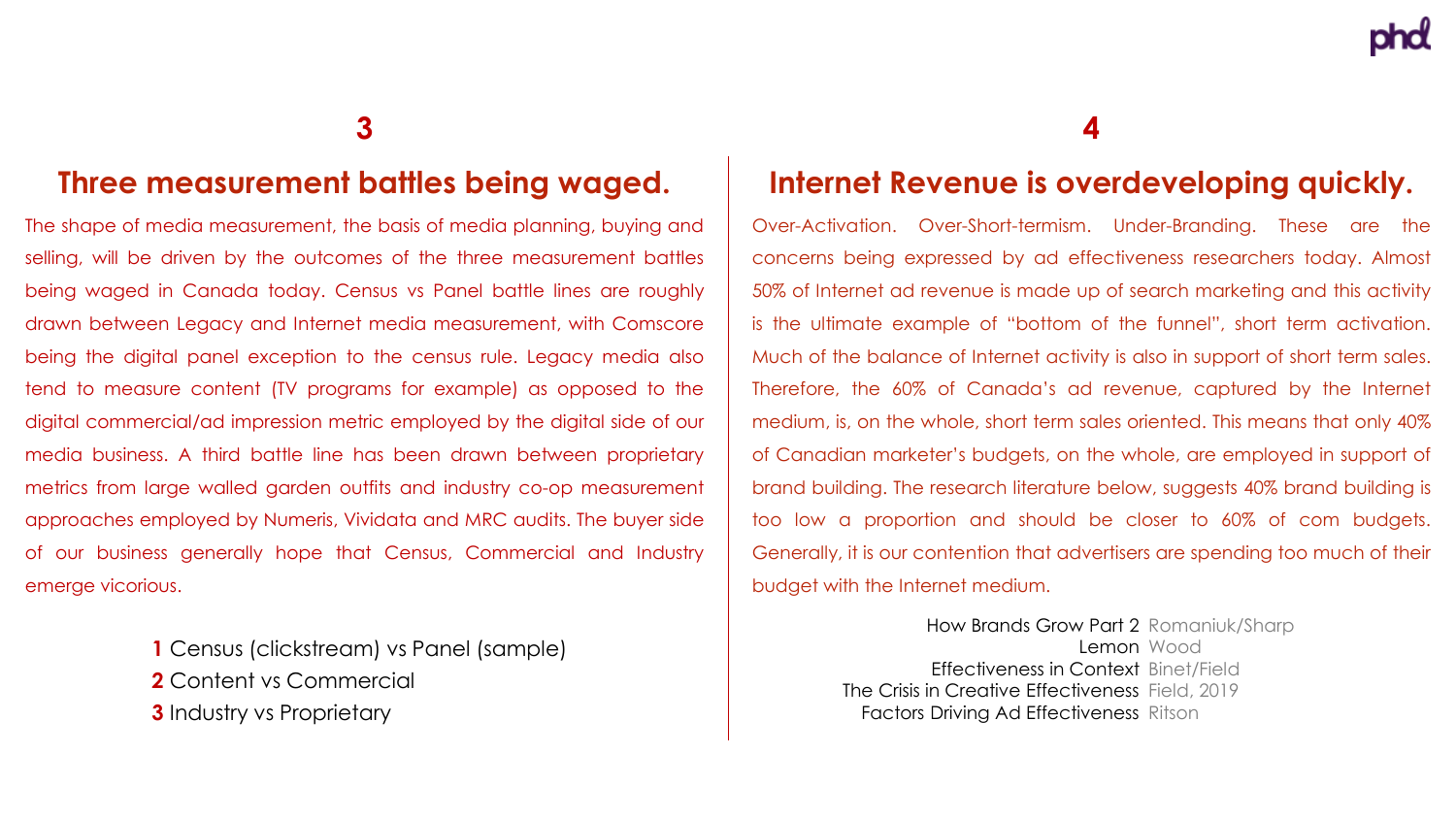## **5**

#### **A re-evaluation of TV is in play.**

The last decade of media management new business pitches has been dominated by Global advertisers employing their procurement departments in an attempt to drive down media cost. In many cases, successful new business acquisition requires the media agency to guarantee TV cost-per-rating-points that are well below market averages – in effect cprp's that are too low. Very low cprp's produce TV schedules that concentrate commercial activity and ratings in a narrow band of low profile TV programming. The result – low weekly reach and, as the chart below shows, declining TV commercial recall scores in Canada. But over the last year and a half, a new "breed" of TV advertiser has emerged, prepared to accept higher cprp's in order to reap the benefits of higher weekly reach levels and improved commercial recall scores. Our prediction – TV revenue in 2019 will grow from 2018 levels for the fist time in several years.

#### Low Value High Value Procurement Driven Market Sensitive

Globally Driven Canadian Driven Low CPRP Higher CPRP Low Reach High Reach

#### Average Level of Branded TV Commercial Recognition <sup>1</sup>

![](_page_17_Figure_7.jpeg)

![](_page_17_Figure_8.jpeg)

<sup>1</sup> IPSOS Global Tracking Data Base.